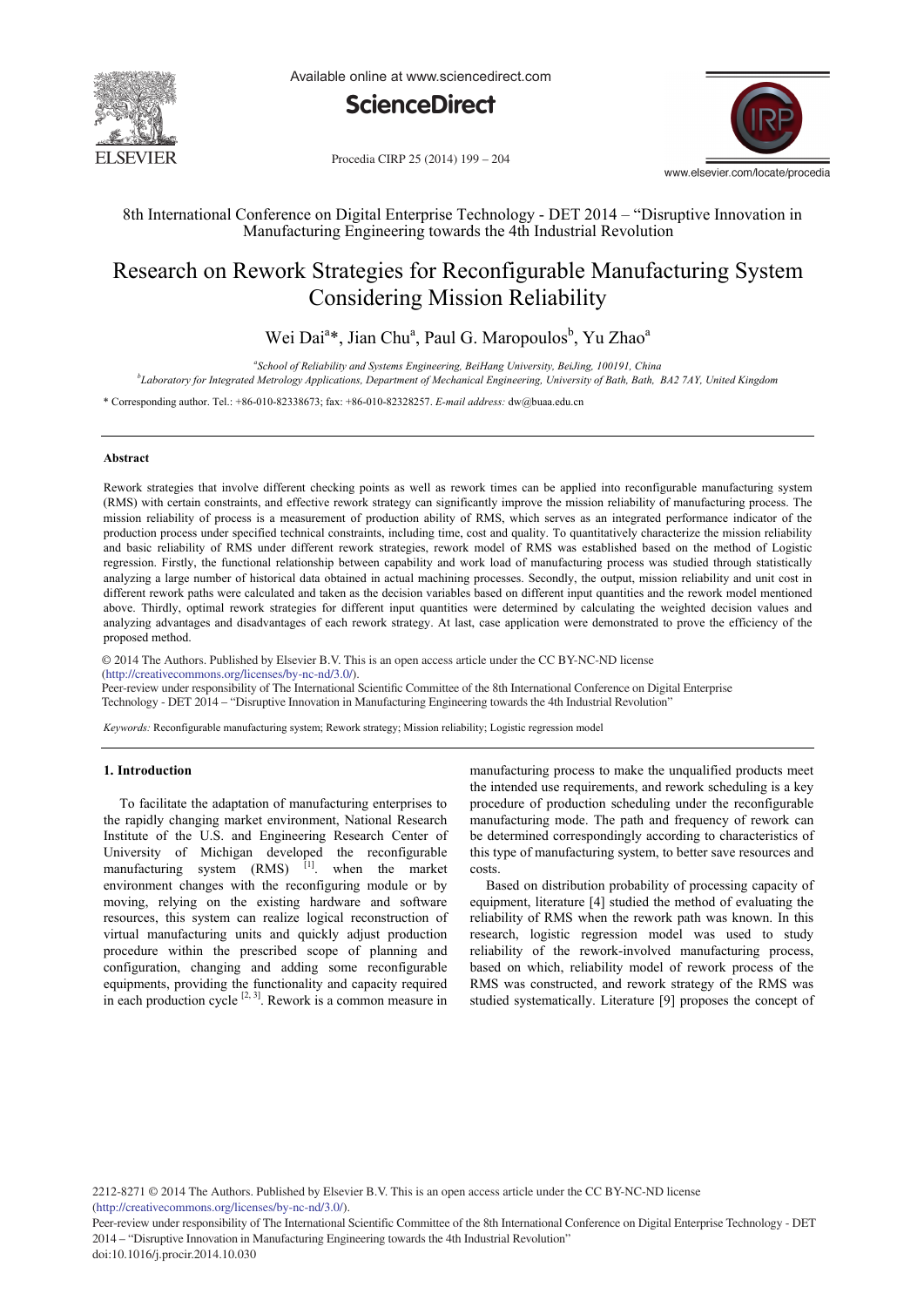mission reliability of the quick response manufacturing system, and studies the impact of rework on parameters related to mission reliability in the working process. Although reliability of manufacturing process can be improved significantly with effective rework strategies, the work load can be increased while the basic reliability reduced in the process of rework.

In this research, based on the logistic regression, change of the basic reliability along with the work load was studied firstly, rework models of the single procedure and the RMS were established respectively to study the change rule of mission reliability; Secondly, influence of the input variable, time of rework and other factors on the manufacturing process were analyzed, and the method for optimizing the rework strategy of RMS that considers the mission reliability was studied; Finally, the method for determining the optimal rework strategy was analyzed with case analysis under different input conditions.

# **2. Reliability model of RMS**

#### *2.1. Logistic regression analysis*

Logistic regression is a type of statistical method firstly put forward by P.F.Verhuist<sup>[5]</sup>, a Belgian mathematician in 1838, and is used to analyze and predict the discrete dependent variables with a single variable or multiple continuous or discrete variables. The logistic curve has been applied in demographic research before the end of the 19th century. Since the 20th century, the logistic regression model has been used widely as a kind of effective data processing method in biomedicine, criminology, ecological engineering, health science, linguistics, wildlife zoology and biological science, etc. In recent years, application of logistic regression model in mechanical engineering has been studied and certain results have been obtained. CAO et al<sup>[6]</sup> used the logistic regression model to establish the mapping model between degradation parameters and failure probability, and used the method of SVR degradation trend estimation to predict the remaining useful life of equipment. LIAO et  $al^{[7]}$  employed the proportional hazard model and the logistic regression model to study the service life prediction of bearing, etc.  $Chen^{[8]}$ proposed an evaluation method that is based on the logistic regression model, and accurately estimated reliability indexes of tools.

Average value of standard logistic distribution is zero, and variance is  $\pi$ 2/3≈3.29, in this condition, a relatively simple Equation of the cumulative distribution function was obtained[11]:

$$
P = \frac{1}{1 + e^{-t}}\tag{1}
$$

Such function is referred to as the logistic function, and its distribution presents an "S" shape, as shown in Fig. 1.

On the left side of the chart, when t approaches negative infinity, logistic function



Fig. 1. Curve Chart of the Logistic Function In contrast, when t approaches positive infinity,

$$
P = \frac{1}{1 + e^{-\frac{u}{k}}} = 1\tag{3}
$$

Value range of the Logistic function fell between 0 and 1 no matter which value t took, which guarantees that the probability obtained by Logistic model will not be more than 1 or less than 0, namely the function was applicable to the study of probability. In addition, as shown in Fig. 1, when the value of t moves to the right starting from the negative infinity, and when t increases, value of this function rises slowly and then rapidly, after that the rise begins to slow down gradually; when t approaches positive infinite, the function value approaches 1. This trend is consistent with the changing trend of P, unreliability in the manufacturing process, with the work load change. However, the changing trends vary in different manufacturing processes, thus according to the changing rule of the reliability function, R, reliability of Logistic function based manufacturing process was put forward to represent this mapping relation more accurately, thereby:

$$
R = 2(1 - \frac{1}{1 + e^{-\alpha w}})
$$
 (4)

Wherein, *w* denotes work load in the manufacturing process, parameter  $\alpha$  was estimated by analyzing a large amount of historical data obtained in the actual working process.

# *2.2. Rework reliability of manufacturing process*

Reliability of manufacturing process refers to the capacity of a system in manufacturing the qualified products under the specified processing conditions within the specified production cycle, and the reliability is determined by production capacity and load in the manufacturing process $[10]$ . Production capacity refers to the processing efficiency in the manufacturing process within the given time and under the specific conditions, for example, the higher the acceptability rate in unit time and for determined work load, the stronger the production capacity; work load refers to the requirements for manufacturing process in actual production, such as the total production of a task in unit time. Work load and production capacity are independent with each other: when production capacity is greater than work load, the specific requirements can be met and reliability of the manufacturing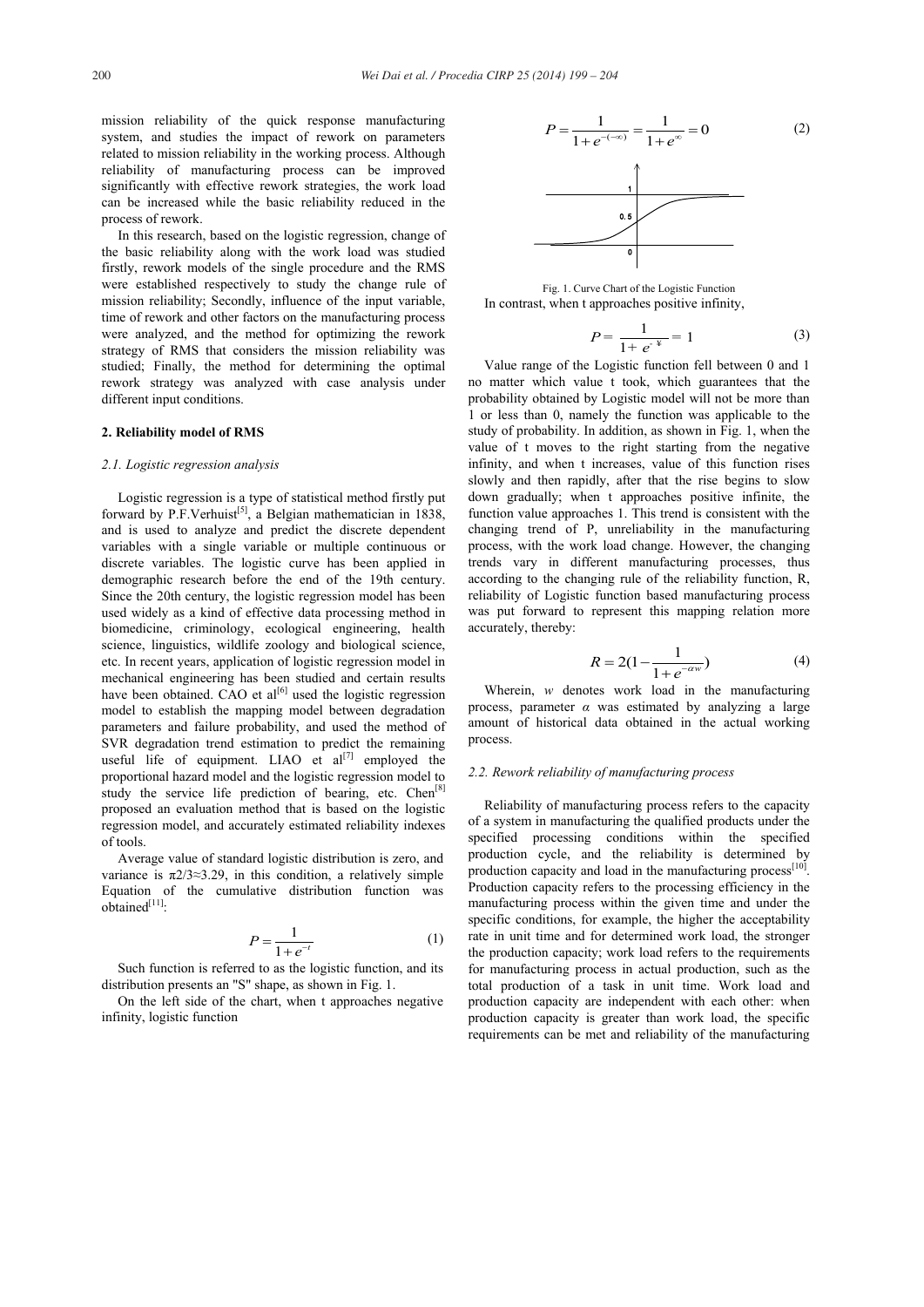process is high; when work load is greater, the specific requirements cannot be met and reliability of the manufacturing process is low. Production task failure mainly includes acceptability rate below the required level, production cycle exceeding the prescribed time, and production cost exceeding the expected acceptable range, etc.

It is clear from the engineering experience that in a manufacturing process, the more the products processed within a unit time, the poorer the quality of the products and the lower the reliability in the manufacturing process. In this case, *P* (*P*=1-*R*), changing trend of reliability degree of the manufacturing process and that of logistic regression curve were consistent, thus the logistic function was employed to represent the change of basic reliability in the manufacturing process along with the work load change.

Single procedure rework model is shown in Fig. 2, the arrows represent the processes and circles represent the buffer zone. A process *e* is involved in a manufacturing process, and the input of raw materials in a unit time is recorded as *I*, defective products are detected from the buffer zone after *e* and returned to the buffer zone before *e* to rework. After *n* times of rework, *O,* final output of conforming products in the manufacturing process is obtained.



Fig. 2. Single procedure Rework Model

If the time of rework in the process is denoted by  $n$ ,  $w$ , actual processing amount in the process can be expressed as:

$$
w = I \sum_{j=0}^{n} (1 - R)^{j}
$$
 (5)

From the simultaneous equations obtained by Equations (4) and (5), basic reliability *R* of the actual processing amount *w* and procedure after *n* times of rework can be got, and output of the manufacturing process can be calculated:

$$
O = w \times R \tag{6}
$$

Based on the output *O*, mission reliability  $R_m$  of the procedure, i.e. qualification rate of the manufacturing process can be got:

$$
R_m = \frac{O}{I} \tag{7}
$$

# *2.3. Rework reliability model of RMS*

Fig. 3 shows a manufacturing system composed of *f*  procedures, an inspection point is set after procedure *r*, and the products that fail to meet the design requirements are returned to procedure  $k$  to rework, basic reliability  $R_i$  of procedure  $e_i$  is a function of its work load  $w_i$ , denoted by  $R_i(w_i)$ .



Fig. 3. Rework Model of the Manufacturing System From the above analysis,  $w_i^n$ , actual processing amount of procedure *i* after *n* times of rework can be calculated by:

$$
w_i^n = \begin{cases} I \prod_{j=1}^{i-1} R_j, & i = 2, ..., r-k-1 \\ I \prod_{j=1}^{i-1} R_j \left( 1 + \sum_{h=1}^n \left( \prod_{j=r-k}^{r-1} R_j (1-R_r) \right)^h \right), & i = r-k, r-k+1, ..., f \\ (8) \end{cases}
$$

The basic reliability  $R_i$ , of all procedures is determined by  $w_i$ <sup>n</sup>, actual work load of every procedure, processing amount and basic reliability of every procedure after rework of n times can be got from the simultaneous equations composed of Equations (5) and (8), thus output and mission reliability of the manufacturing system can be calculated.

#### **3. Rework strategy optimization**

The mission reliability of a manufacturing process was improved by rework in the previous procedure, however, the work load was increased, and the basic reliability was reduced. Along with the increase of the number of times of rework, work load of the procedure in which the products were reworked was further increased, and when the work load exceeded the bearable scope (production capacity), the basic reliability declined sharply, affecting the whole processing procedure. Therefore, in rework strategy optimization, production capacity of the procedure should be considered, and proper processing amount and number of times of rework should be determined in view of the different rework paths obtained according to advices proposed by experts.

#### *3.1. Rework strategy optimization for single procedure*

Fig. 4 shows the relation between the basic reliability of a process and the processing amount, horizontal coordinates denote *w*, the processing amount, and ordinates the reliability *R*. *A*0 denotes the processing amount of a procedure without rework, i.e. amount of input is *I*, then the basic reliability and the mission reliability are ordinate values of  $A_0$ .  $A_1$  denotes that after a time of rework, actual processing amount of a procedure is increased to  $w<sup>1</sup>$ , the basic reliability corresponds to ordinate value of  $A<sub>1</sub>$ , and mission reliability corresponds to ordinate value of  $B_1$ . The rest can be done by analogy.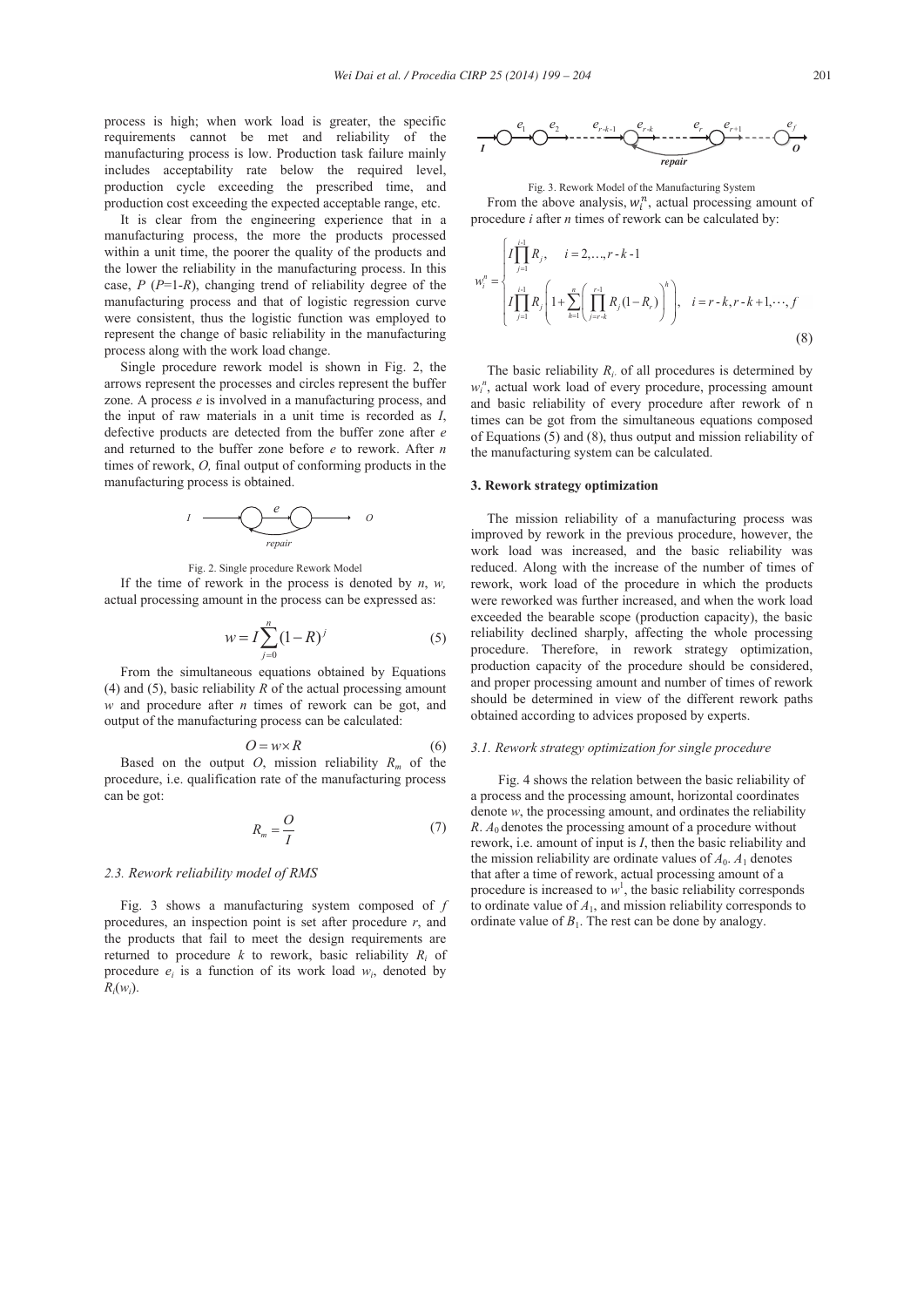

Fig. 4. Variation of Reliability

Basic reliability shows a trend of monotonic decline along with the increase of work load, this trend is not obvious when the work load gradually increases from 0; however, when the work load increases to a certain degree (as shown in Fig. 4, the right side of D), the basic reliability begin to fall sharply. As the rework strategy study is generally targeted at the part with higher basic reliability, it is meaningless to take rework when the basic reliability is lower, which may reduce the mission reliability of a procedure.

Optimization of single procedure rework strategy mainly refers to the optimized decision of number of times of rework at different requirements on task input. Output, mission reliability and unit production cost of the procedure per unit time were taken as the decision variables, corresponding output, mission reliability and unit production cost of *n* times of rework were calculated under different input conditions, and the optimal number of times of rework was obtained based on decision value calculated with the actual engineering weight distribution.

# *3.2. Rework strategy optimization for RMS*

Rework strategy optimization for RMS mainly contains two aspects: setting of rework paths and selection of number of times of rework when different task input are required. In setting the rework path in RMS, checking points are usually set after the key working procedure or after key features are formed, while the rework points are usually set before several procedures with major recovery functions based on the influence on key quality characteristics and expert experience, so that setting of the checking points and the rework points is aimed to select the optimal rework path within the limited paths.

In analyzing a rework path, the rework model shown in Fig. 3 can be simplified to Fig. 5.



Fig. 5. Simplification of Rework Model of RMS

Wherein, procedure  $e_1$  to  $e_{r-k-1}$  is simplified as  $e_1'$ , procedure  $e_{r+1}$  to  $e_n$  is simplified as  $e_2$ <sup>'</sup>;  $e_{r-k}$  to  $e_r$  can be viewed as a process. Input  $I' = I \times R_1'$  in the rework part, the relationship between basic reliability and work load of *e'* can be got, and the following simultaneous equation for *n* times of rework is got:

$$
\begin{cases} w' = I' \sum_{h=0}^{n} (1 - R')^{j} \\ R' = \exp(-(w'/W')^{i'}) \end{cases}
$$
 (9)

From Equation (9), *w',* actual processing amount of the rework part can be calculated, and from Equations (7) and (8), output *O'* and mission reliability  $R_m$ ' of the rework part are obtained, finally obtaining output *O* and mission reliability *Rm* of the RMS.

Take output, mission reliability and production costs per item per unit time of the RMS as the decision variables, through calculating the output, mission reliability and production costs of each rework path in *n* times of rework at different output *I*, the corresponding decision value can be got from Equation (10).

$$
Z = \overline{O}\omega_1 + \overline{R}_m \omega_2 - \overline{C}\omega_3 \tag{10}
$$

Wherein,  $\overline{O}$ ,  $\overline{R_m}$  and  $\overline{C}$  are the results obtained by normalization processing of the calculated output, mission reliability and unit cost respectively,  $\omega_1$ ,  $\omega_2$  and  $\omega_3$  are the weights assigned according to actual demands. The result corresponding to maximum decision value *Z* obtained from Equation (10) is the optimal rework strategy.

### **4. Case studies**

Equations and formulae should be typed in Mathtype, and numbered consecutively with Arabic numerals in parentheses on the right hand side of the page (if referred to explicitly in the text). They should also be separated from the surrounding text by one space.

In the manufacturing process of a pipe, certain key dimensional features require RMS as is shown in Fig. 6. The features need to be tested after the key procedure of "pipeline installation" to see if it meets the specified requirements. If it does not meet the requirements and it meets the rework criteria, it will be returned to the previous procedure to be reworked and reprocessed. It is learned from designing analysis and expert ratings that the two procedures of trial assembly of pipeline and welding of pipe joints have rather large effects on the feature, thus two rework paths are obtained: checking point is set after the procedure of "pipeline installation" and rework point is set before "trial assembly of pipeline" as the rework path 1, and before the procedure of "welding of pipe joints" as rework path 2.



Fig. 6. Manufacturing Process of a Pipeline

Based on statistical analysis of the large amount of historical production data and Logistic regression, the estimated *α* value and the processing costs of each corresponding procedure are obtained, as shown in Table 1.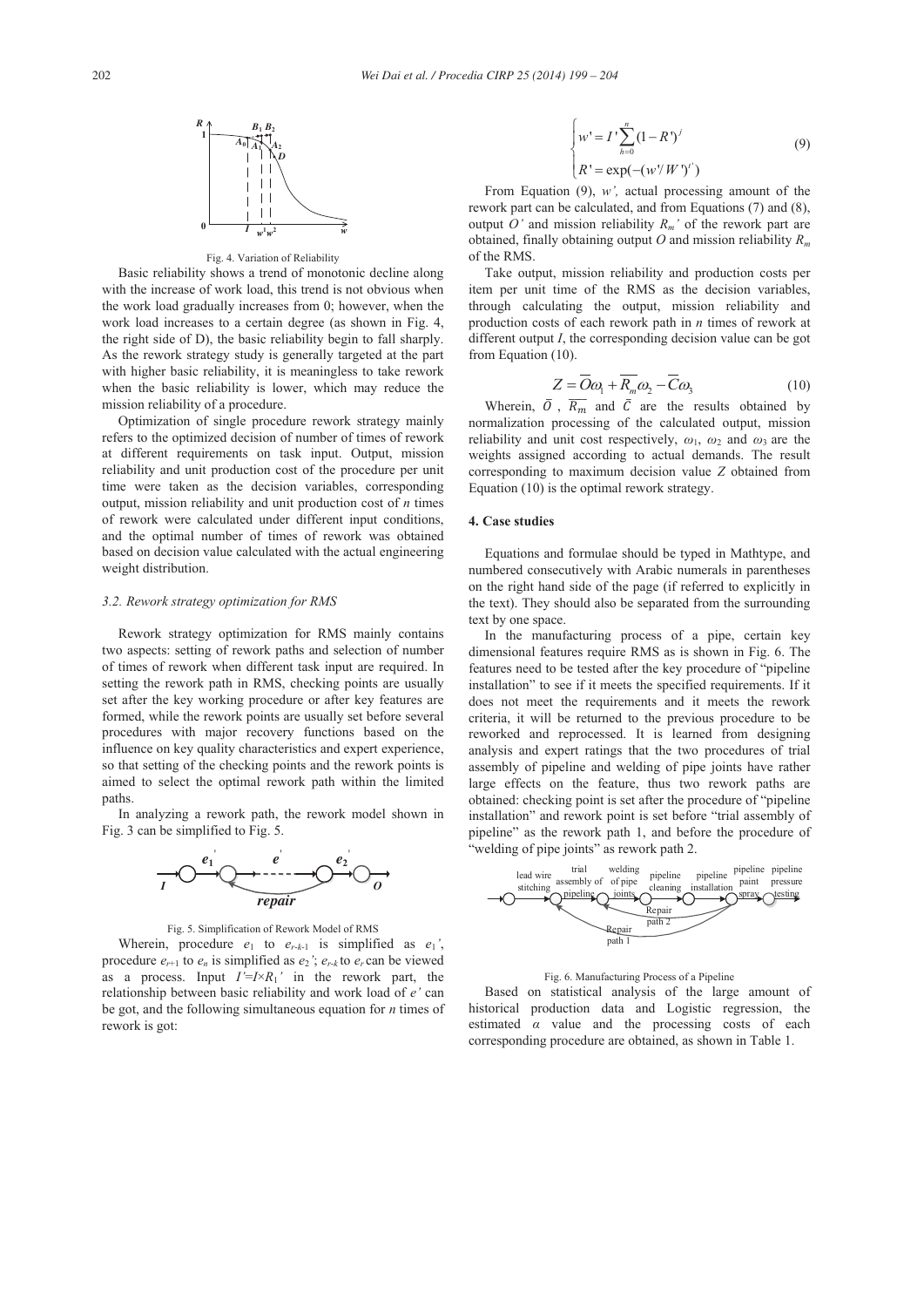Table 1. Parameter List of the Slide Valve Manufacturing

| Procedure                                          | Estimated $\alpha$ | Processing costs<br>per item $b/\mathbf{f}$ . |
|----------------------------------------------------|--------------------|-----------------------------------------------|
| Lead wire stitching                                | 0.00116            | 20                                            |
| Trial assembly to installation<br>of pipeline      | 0.00219            | 100                                           |
| Trial assembly of pipeline.                        | 0.00134            | 15                                            |
| Welding of pipe joints to<br>pipeline installation | 0.0189             | 85                                            |
| Pipeline paint spray                               | 0.0182             | 35                                            |

In addition, according to the information provided by the factory, the price of raw materials  $a = \pounds 100$  per piece, cost of rework scheduling  $C_d = \text{\pounds}500$ , and cost of procedure  $C_k =$ £1000.

According to the above conditions, use the above equation to calculate the system output *O* and the mission reliability  $R_m$ , the single-piece production cost C can be calculated by Equation (11).

$$
C = \frac{C_k + I \times a + \sum_{i} w_i \times b_i + n \times C_d}{O} \tag{11}
$$

Based on the emphasis on output, mission reliability and cost of production by enterprise, weight can be distributed as $\omega_1$ =0.4,  $\omega_2$ =0.2 and  $\omega_3$ =0.4, and then Equation (11) can be used to calculate decision value *Z*, and the greater decision value is the optimal rework solution. According to the results, the trend of decision value *Z* changing with input *I* and rework times *n* is shown in Fig. 7, in which Curve 1 corresponds to rework path 1, and Curve 2 corresponds to rework Path 2, and the rework strategy of pipeline manufacturing is the upper part after the combination of the two curves.



Fig. 7. Rework Decision in Pipeline Manufacturing Process

By analyzing the calculation results, the optimal rework strategy of the manufacturing process is the results got at input of 320 and rework times of 2, then select rework path 2, and the maximum decision value *Z*=0.4332 under the weight. Thus, the following results come out: output at this point is 287, mission reliability is 0.897, and single-piece processing cost is £305.732.

Rework strategy of pipeline manufacturing process obtained from the above analysis can help companies to determine the input, rework path and rework times according to the needs of specific tasks. For example, when the input

that a company provides for pipe manufacturing process is 280, calculate the optimal rework strategy with the method. In Fig. 7, draw a cross-section in which *I*=280, then intersect with the rework strategy curve of pipeline manufacturing process, the results of different rework strategies are as follows:

As can be seen from the table, when the input is 280, rework path 2 with one time of rework is the optimal rework strategy. The actual production of the pipeline manufacturing company proves that this method can effectively improve the utilization of productive resources and the mission reliability of the manufacturing system.

Table 2 Comparison of Different Rework Strategies at Input of 280

| Rewor<br>k path | Rework<br>times | Output<br>/piece | Mission<br>reliability | Unit cost/ $f$ . | Z      |
|-----------------|-----------------|------------------|------------------------|------------------|--------|
|                 | $\theta$        | 237              | 0.846                  | 299.325          | 0.2651 |
|                 |                 | 257              | 0.918                  | 302.899          | 0.4027 |
|                 | 2               | 261              | 0.932                  | 312.042          | 0.4034 |
|                 | 3               | 262              | 0.936                  | 315.259          | 0.3938 |
| $\overline{c}$  | 0               | 248              | 0.886                  | 296.270          | 0.3286 |
| $\overline{2}$  |                 | 261              | 0.932                  | 304.268          | 0.4102 |
| 2               | 2               | 262              | 0.936                  | 316.603          | 0.3957 |

#### **5. Conclusion**

Reasonable rework strategy can guarantee higher yields, lower unit costs, and reliable mission reliability, thus it is of great significance for the manufacturing system. In this paper, the author introduces the method of Logistic regression into the production process of manufacturing system, analyzes the trend of basic reliability of the manufacturing process changing with the work load, and establishes a function of basic reliability of the manufacturing process changing with the work load. Applying this method to rework strategy optimization of the manufacturing system, we can calculate the corresponding output, mission reliability and unit cost of different rework strategies with different inputs. Based on actual weight distribution, the decision value can be calculated, and optimal rework strategies can be obtained, and then the most appropriate input, rework path and times can be further determined.

This research will be conducted further in the following aspects:

- $\bullet$  The impact of each procedure on mission reliability in the manufacturing system needs to be further studied, because the research can help to sort the procedures to be improved and optimize resource allocation;
- In RMS with complex rework processes, such as the condition when rework paths are reciprocal or nested with each other, the method of determining the optimal rework strategy in the manufacturing process needs to be studied further.